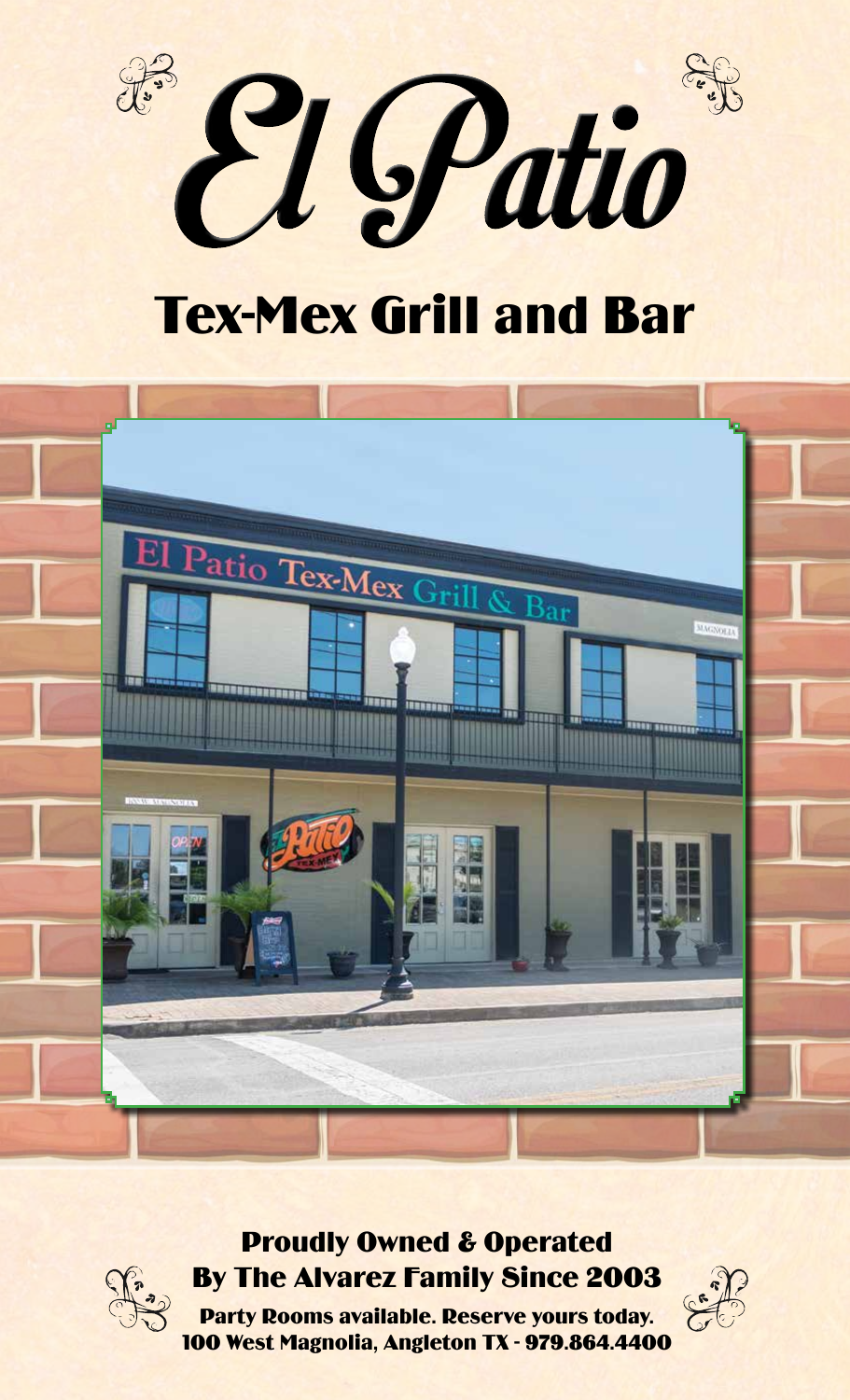# **Appetizers**

| Eggrolls filled with chicken, black beans, cheese, spinach, and corn served with ranch                              |
|---------------------------------------------------------------------------------------------------------------------|
| Battered and fried dill pickle slices served with ranch                                                             |
|                                                                                                                     |
|                                                                                                                     |
|                                                                                                                     |
| <b>Deep fried zucchini sticks served with ranch</b>                                                                 |
| Baked potato skins topped with cheese, bacon and served with ranch. Add fajita beef or grilled chicken \$2          |
|                                                                                                                     |
| Pick 3 or 4 of your favorites from above. Served with dipping sauces                                                |
| Add ground beef or fajita \$1                                                                                       |
| Large queso, fajita beef, guacamole, pico                                                                           |
| Fresh avocado mixed with pico                                                                                       |
| Avocado with onions, tomatoes, cilantro, jalapeños                                                                  |
| Beans, lettuce, tomato, queso, guacamole, sour cream, jalapeños.<br>Add ground beef, fajita beef or chicken for \$2 |
| Beef or chicken, beans, white cheese, tomato, lettuce, guacamole, sour cream, jalapeños                             |
| Shredded cheese, queso, fajita beef, jalapeños, served with a side of ranch                                         |
|                                                                                                                     |

**(8) Boiled shrimp served with avocado and a Mexican citrus dipping sauce**

# W Soups & Salads & PastasW

**Ranch, Italian, French, Thousand Island, Balsamic Vinaigrette, Sriracha Ranch, Honey Mustard, Caesar, Blue Cheese**

| Lettuce, tomatoes, cheese and cucumbers                                                                               |  |
|-----------------------------------------------------------------------------------------------------------------------|--|
|                                                                                                                       |  |
| Beef, chicken, and shrimp, lettuce, tomatoes, cheese, and cucumbers                                                   |  |
| Crispy shell, ground beef, shredded chicken, fajita beef or chicken, lettuce, tomatoes, cheese, guacamole, sour cream |  |
| Alfredo sauce, side of cheesy broccoli, toast                                                                         |  |

## Drinks

| Coke, Diet Coke, Sprite, Dr. Pepper, Root Beer, Pink Lemonade, Tea, Sweet Tea \$250 |  |
|-------------------------------------------------------------------------------------|--|
| Mexican Coke, Orange Fanta, Big Red, Lime Soda, Fresca, Topo Chico, Red Bull  \$3   |  |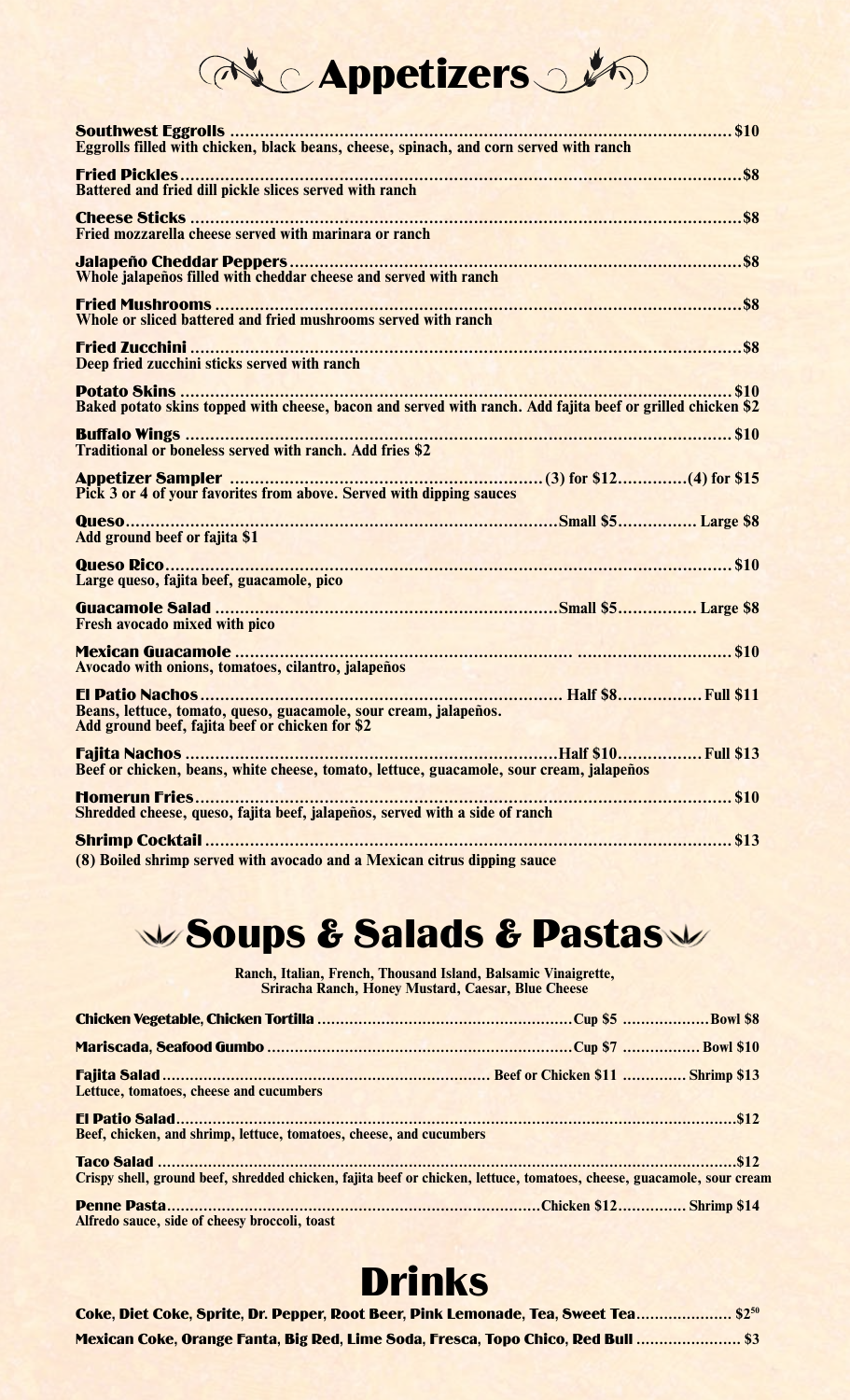#### **Gio Fajitas**

#### Skillet with onions, tomatoes, bell pepper. Served with rice, beans, tortillas. Side of pico, sour cream, guacamole.

| <b>Beef or chicken</b>                                                                     |  |
|--------------------------------------------------------------------------------------------|--|
| Beef, chicken, shrimp                                                                      |  |
|                                                                                            |  |
| Beef, chicken, carrots, mushrooms and white cheese                                         |  |
| Beef, chicken, carrots and bacon                                                           |  |
| <b>Grilled veggies. Add beef or chicken \$3</b>                                            |  |
| Small portion of beef or chicken fajitas with purple onions, mushrooms, tomatoes, cilantro |  |



| Grilled fajita steak or grilled chicken breast, cheese enchilada and (4) grilled shrimp                  |
|----------------------------------------------------------------------------------------------------------|
|                                                                                                          |
| Grilled fajita steak or grilled chicken breast, (2) shrimp diablo. Side pico, guacamole and sour cream   |
|                                                                                                          |
| Grilled fajita steak or grilled chicken breast, onion, bell pepper, white cheese, side pico,             |
| guacamole and sour cream                                                                                 |
|                                                                                                          |
| Beef or chicken steak, cheese enchilada, side pico, guacamole and sour cream                             |
| Grilled chicken breast white cheese, onions, mushrooms and (4) grilled shrimp                            |
|                                                                                                          |
| Cheese enchilada, (3) ground beef crispy tacos                                                           |
|                                                                                                          |
| <b>Cheese enchilada, tamale, crispy taco</b>                                                             |
|                                                                                                          |
| Ground beef chalupa, ground beef crispy taco, cheese puff                                                |
|                                                                                                          |
| Ground beef, beans, lettuce, tomato, cheese                                                              |
|                                                                                                          |
| Fajita beef or chicken, beans, lettuce, tomato, cheese                                                   |
|                                                                                                          |
| Fajita beef or chicken, cheese, side pico, guacamole, sour cream                                         |
|                                                                                                          |
| Fajita beef or chicken and cheese stuffed poblano pepper topped with enchilada gravy and shredded cheese |
|                                                                                                          |
| Beef or chicken with cheese stuffed avocado battered and fried, cheese enchilada                         |
| Carne Guisada                                                                                            |
| Fajita meat, bell pepper, onion, tomato, enchilada sauce                                                 |
|                                                                                                          |

**(5) Stuffed with jalapeno, cheese, wrapped in bacon, fried. Avocado, rice topped with queso**

#### **Enchiladas & Burritos** Served with rice and beans

| Beef, chicken or cheese, enchilada gravy, shredded cheese           |  |
|---------------------------------------------------------------------|--|
|                                                                     |  |
| Beef, chicken or cheese, green sauce, shredded cheese               |  |
|                                                                     |  |
| Chicken or cheese, white sauce, shredded cheese                     |  |
|                                                                     |  |
| Beef, chicken or cheese, queso sauce                                |  |
|                                                                     |  |
| (1) Beef, (1) chicken, (1) cheese, enchilada gravy, shredded cheese |  |
|                                                                     |  |
| Pork tamales, enchilada gravy, shredded cheese                      |  |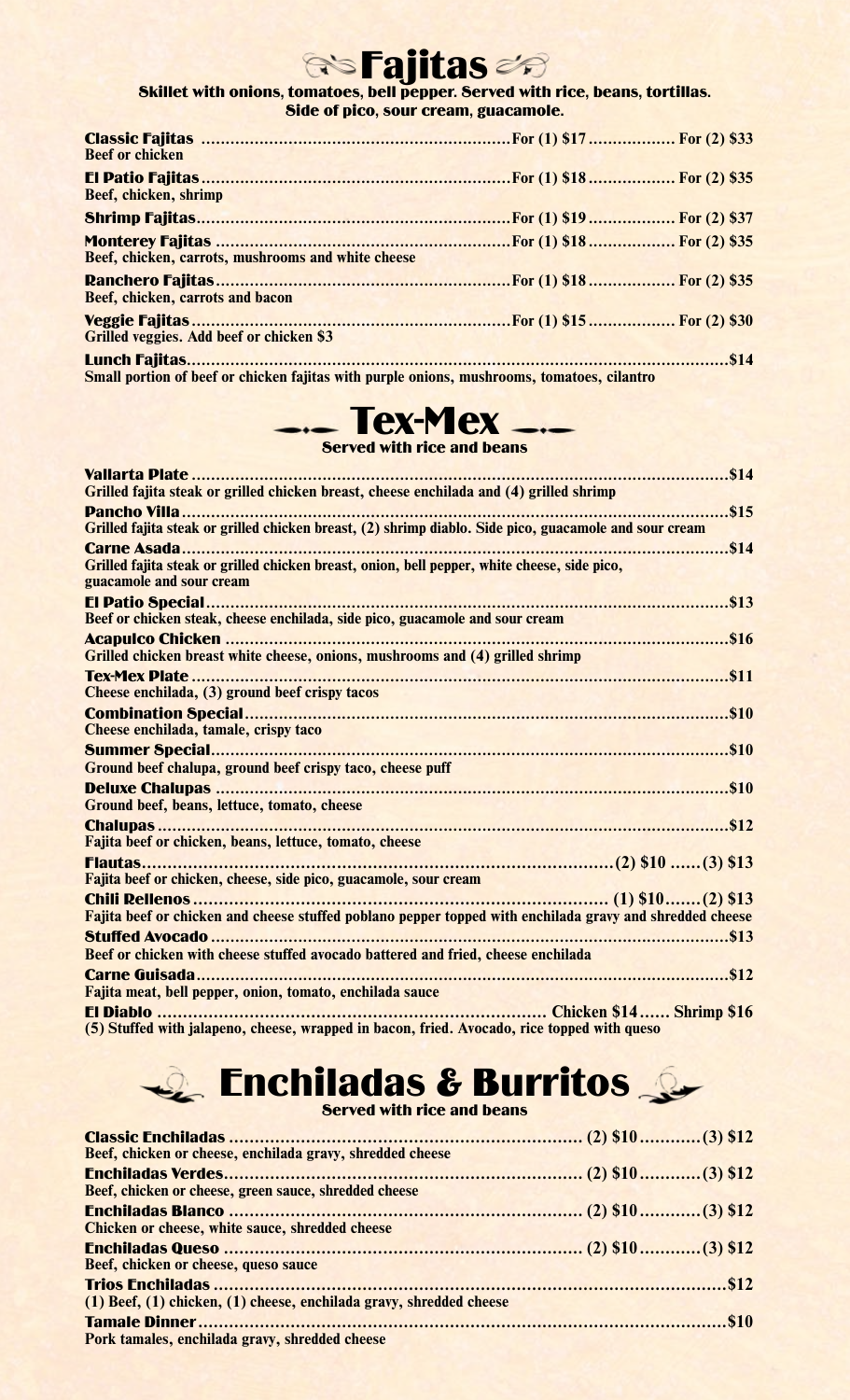| Shrimp enchiladas, white sauce, shredded cheese. Side of pico, guacamole, sour cream          |  |
|-----------------------------------------------------------------------------------------------|--|
|                                                                                               |  |
| Beef fajita or chicken, enchilada gravy, shredded cheese. Side of pico, guacamole, sour cream |  |
|                                                                                               |  |
| Fajita beef or chicken, enchilada gravy, shredded cheese. Side of pico, guacamole, sour cream |  |
|                                                                                               |  |
| Ground beef or shredded chicken, enchilada gravy, shredded cheese                             |  |
|                                                                                               |  |
| Fajita beef or chicken, queso sauce                                                           |  |
|                                                                                               |  |
| Ground beef or shredded chicken, enchilada gravy, shredded cheese                             |  |

## Tacos & Quesadillas

Served with rice and beans

| Fajita beef, corn tortilla, onion, cilantro, white cheese, avocado                                      |  |
|---------------------------------------------------------------------------------------------------------|--|
|                                                                                                         |  |
| Grilled shrimp, corn tortilla, pico, avocado, spicy sriracha sauce                                      |  |
|                                                                                                         |  |
| Crispy or soft, ground beef or shredded chicken, lettuce, tomato, cheese                                |  |
|                                                                                                         |  |
| Crispy or soft, fajita beef or chicken, lettuce, tomato, cheese                                         |  |
|                                                                                                         |  |
| Fajita beef or chicken. Side of pico, guacamole, sour cream                                             |  |
|                                                                                                         |  |
| Fajita beef or chicken, white cheese                                                                    |  |
|                                                                                                         |  |
| Fajita beef or chicken, white cheese, onion, mushroom, bell pepper. Side of pico, guacamole, sour cream |  |
|                                                                                                         |  |
| Shrimp, white cheese, onion, mushroom, bell pepper. Side of pico, guacamole, sour cream                 |  |
|                                                                                                         |  |
| Grilled veggies, white cheese, onion, mushroom, bell pepper. Side of pico, guacamole, sour cream        |  |

### Surf & Turf

#### Served with your choice of 2 sides. Add 3 grilled shrimp for \$4.00

| <b>With toast</b>                                             |  |
|---------------------------------------------------------------|--|
|                                                               |  |
| With grilled onions. Side of pico, guacamole, sour cream      |  |
|                                                               |  |
| Grilled mushrooms, onion, jalapeno, queso, brown gravy, toast |  |
|                                                               |  |
| <b>Gravy and toast</b>                                        |  |
|                                                               |  |
| <b>Gravy and toast</b>                                        |  |
|                                                               |  |
| (2) Grilled or fried                                          |  |
|                                                               |  |
| (2) Grilled or fried                                          |  |
|                                                               |  |
| (8) Grilled or fried                                          |  |
|                                                               |  |
| Grilled onion, squash, bell pepper, white cheese              |  |
|                                                               |  |
| <b>Grilled mushrooms, onion, white cheese</b>                 |  |
|                                                               |  |
| Purple onion, poblano pepper, white cheese                    |  |
|                                                               |  |
| Pico, white cheese                                            |  |
|                                                               |  |
| Purple onion, tomato, bacon, white cheese                     |  |
|                                                               |  |
|                                                               |  |

#### **Sides**

Rice, Refried Beans, French Fries, Corn, Fried Okra, Sautéed Mushrooms, Charro Beans Cheesy Broccoli, Mashed Potatoes, Grilled Vegetables, Green Beans Dinner Salad (Tomato, Cheese, Cucumber), Baked Potato (Butter, Cheese, Sour Cream, Bacon)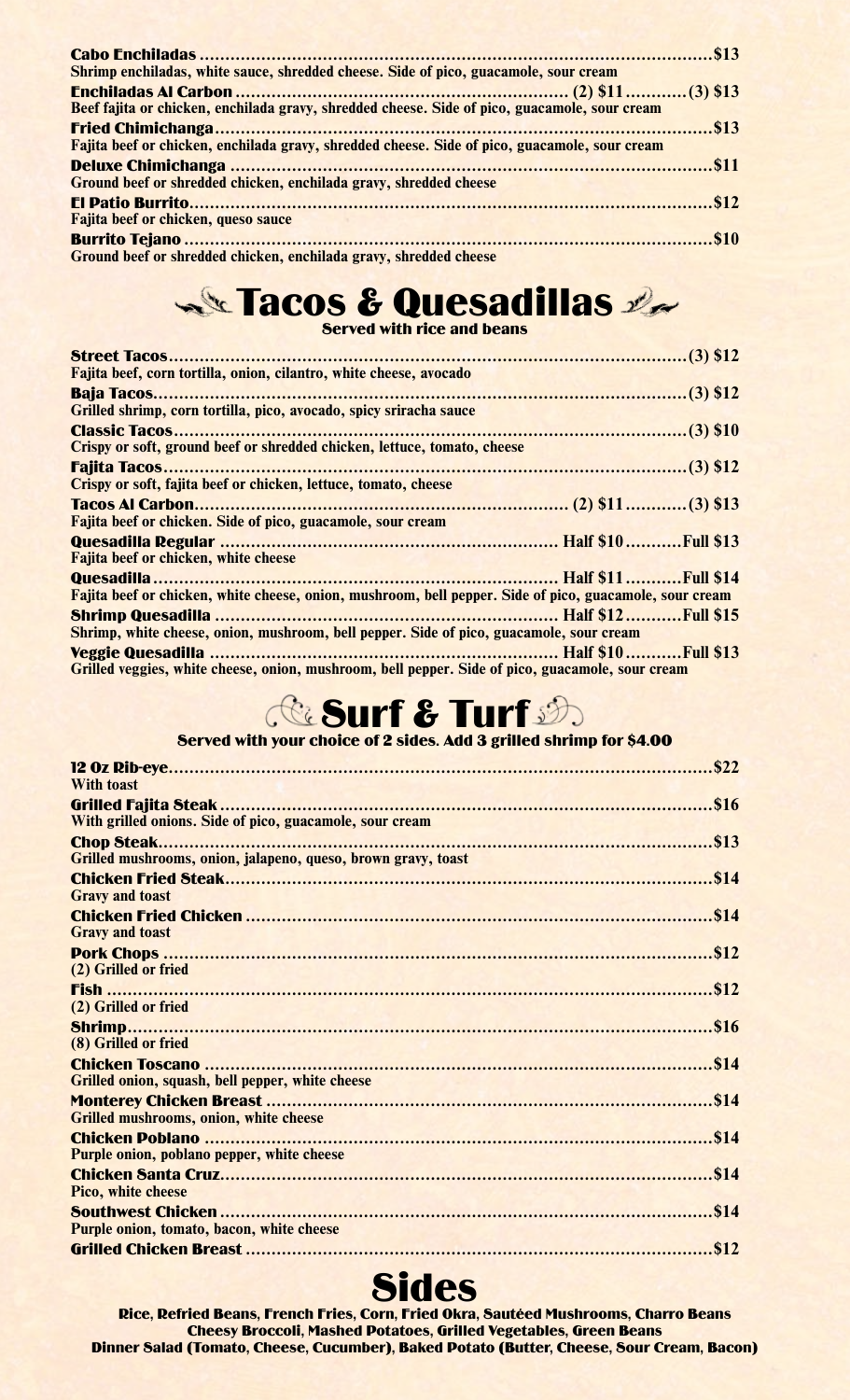#### **Baskets Served With Fries**

| Lettuce, tomato & pickles                                                                                      |  |
|----------------------------------------------------------------------------------------------------------------|--|
| Add-ons \$.50 - American, Swiss, bacon, jalapenos, grilled onions, mushrooms. Double \$3                       |  |
|                                                                                                                |  |
| Grilled or fried, lettuce, tomato & pickles                                                                    |  |
|                                                                                                                |  |
| <b>Texas Toast, white cheese, grilled onions, mushrooms</b>                                                    |  |
|                                                                                                                |  |
| Texas Toast, lettuce, tomato, pickles, cheese, bacon, side of honey mustard                                    |  |
|                                                                                                                |  |
| Chicken, bacon, lettuce, tomotes, guacamole, side of ranch                                                     |  |
|                                                                                                                |  |
| White gravy and the state of the state of the state of the state of the state of the state of the state of the |  |

### **Desserts**

ADD CHOCOLATE, STRAWBERRY OR CARAMEL SAUCE

Flan **\$4** Ice Cream **\$4** Sopapillas **\$4** Cheesecake **\$4** Chocolate Eruption Cake **\$6** Fried Cheesecake **\$6 Add ice cream \$2** Fried Apple Pie **\$6 Add ice cream \$2** Churros **\$6 Add ice cream \$2** Volcano **\$10 Chocolate cake, ice cream, whip cream**

#### Kids Menu

For children 12 and under ONLY **\$1.50 Soft Drink, Milk, Orange, Pineapple or Apple Juice**

Kids Nachos **\$5 Beans, queso, lettuce, tomato & sour cream. Add ground beef for \$1.00**

#### Kids Plate **\$5**

**Choose One Entree and One Side**

#### Entree Side

**Beef, Chicken or Cheese Enchilada Rice & Beans Soft Ground Beef Taco with Lettuce, Tomatoes, Cheese Rice Cheese Ouesadillas - Add Beef or Chicken \$1 Beans Grilled Cheese Oranges Alfredo Penne Pasta - Add Chicken \$1 Fruit Cup Chicken Nuggets Fries**